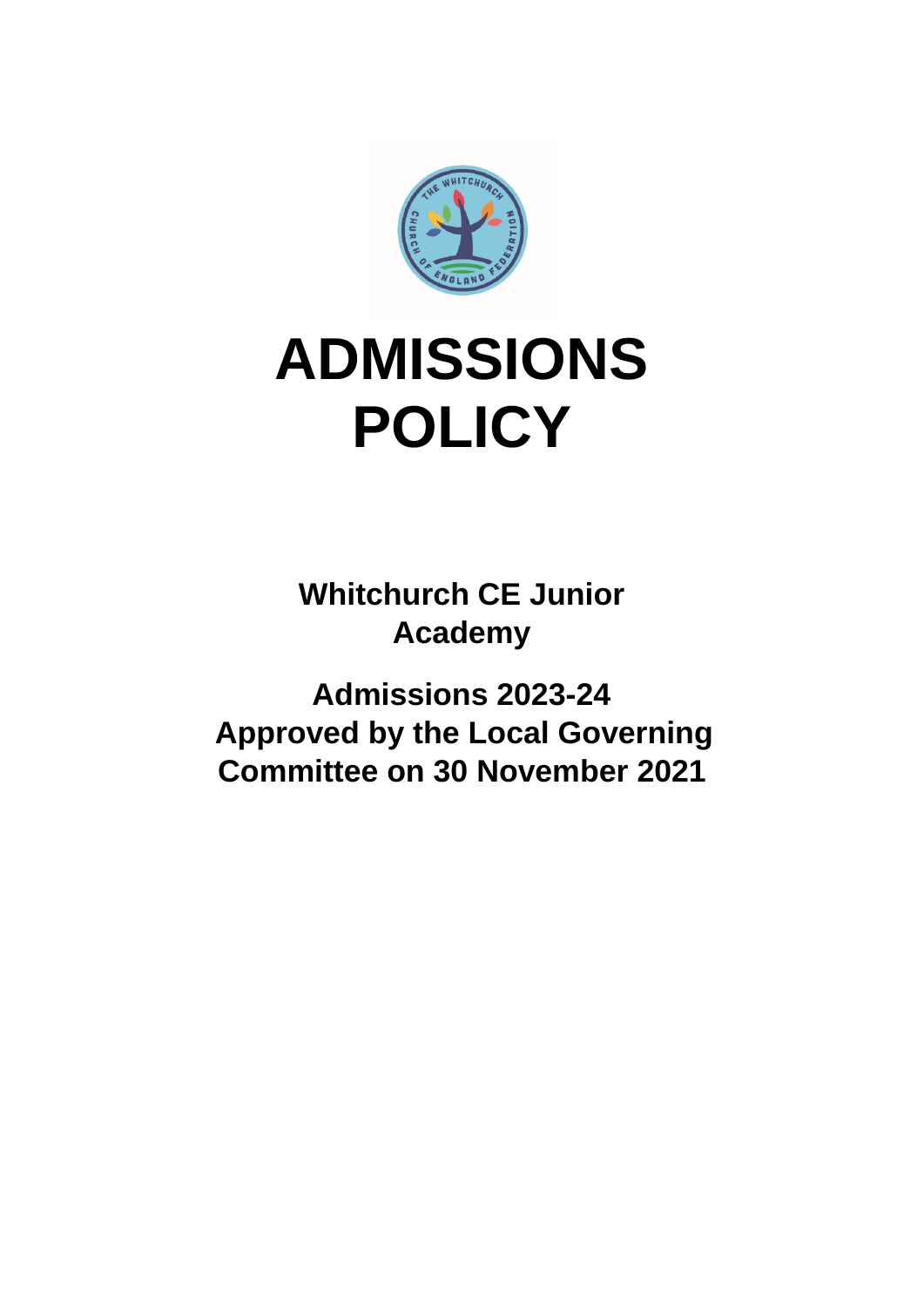## **Admissions Policy**

Whitchurch CE Junior Academy welcomes children from all backgrounds, faiths, and those of no faith. The Governors of the Academy are committed to developing an inclusive school that reflects the diversity of the local community.

As well as being an inclusive academy, as a Church of England school we have a distinctive ethos and character that reflects the teaching of the Bible and Christian values. All parents applying for a place at our Church of England Academy are asked to respect this ethos and its importance to the school community. It is hoped that all children who attend our Church of England Academy will be able to participate (as appropriate) in the religious life of the school (including collective worship and religious education). This does not affect the right of parents who are not Christian to apply for a place. Indeed, through our commitment to inclusivity, families from other faiths and no faith are warmly welcomed.

#### **Year 3 Admissions**

For admissions to Year 3 application must be made through the home local authority (Shropshire Council for Shropshire residents) by 15th January in the academic year prior to which your child is due to start school. All applications received by this date will be considered and parents will be informed by the home local authority on 16th April (or next working day) if they have been allocated a place for their child. Please see the Parents Guide to Education booklet on the website, www.shropshire.gov.uk/schooladmissions and also for details of the admission arrangements.

*Please note that an application must be made for all children who wish to join Year 3, even those that already attend Whitchurch CE Infant & Nursery Academy.*

#### **Admissions Criteria:**

Children who have an Education Health and Care Plan, which names the school which the child should attend because their needs can be met best by that particular school, will be offered places before other children. The admission of pupils with a statement of Special Educational Needs/Education Health Care Plan (EHCP) are dealt with by a separate procedure. These children will be admitted to the Academy if our school is named on the statement/EHCP. This is a statutory entitlement under S.324 of the Education Act 1996.

After which places are allocated up to the Published Admission Number of 90 according to an agreed set of criteria in strict order of priority as shown below.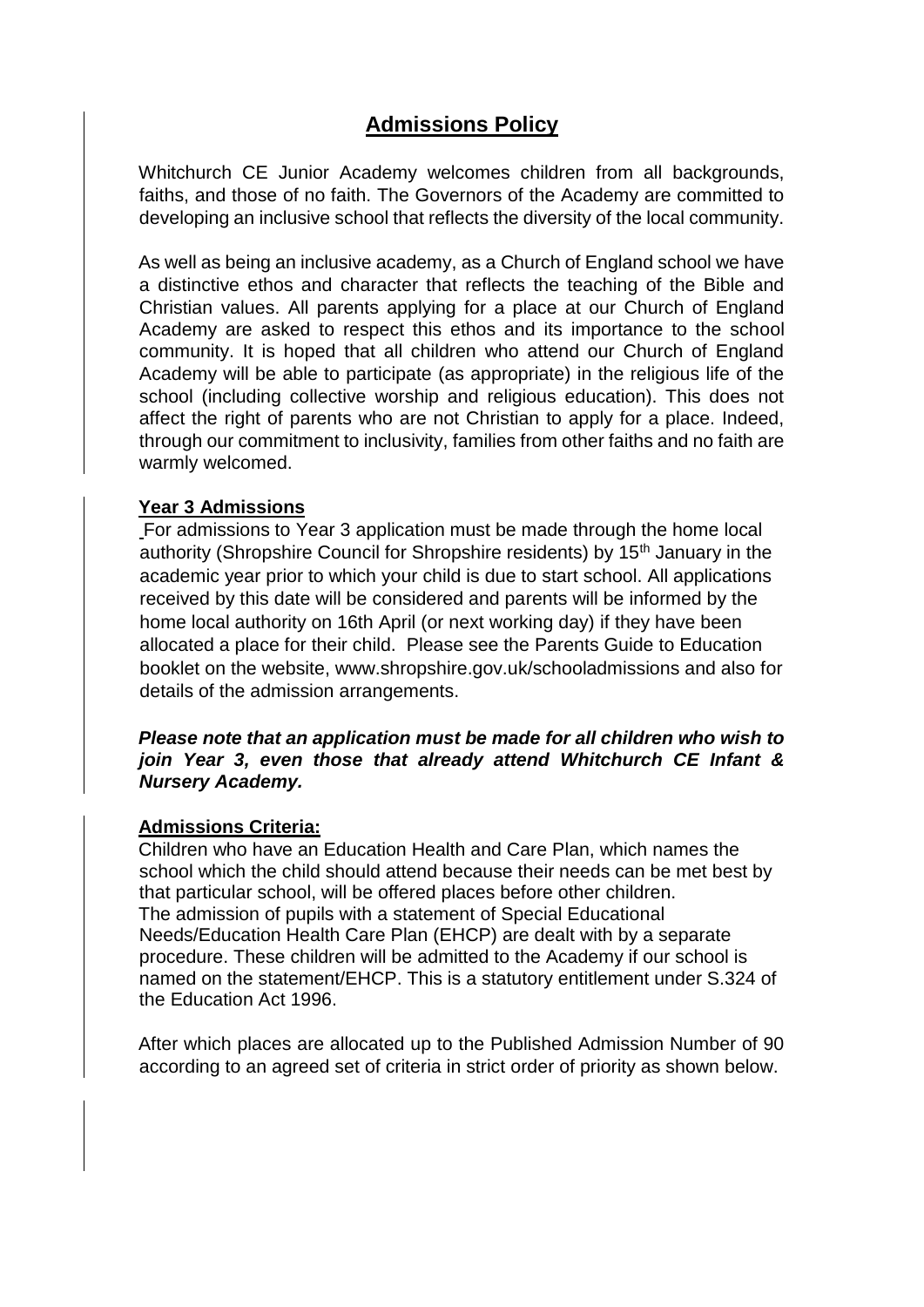### 1. Looked After Children

'Looked after children' or children who were previously 'looked after' but immediately after being looked after became subject to an adoption, child arrangements, or special guardianship order<sup>1</sup> including those who appear to the admission authority Whitchurch CE Junior Academy to have been in state care outside of England and ceased to be in state care as a result of being adopted.

- 2. Very exceptionally, priority may be given to a child who has a particular health reason requiring them to attend a specific school. This will only be allowed if parents/carers can provide written evidence from a medical professional that in the view of the admission authority confirms that attending that particular school is essential to the medical well-being of the child. The Trust reserves the right to contact medical professionals to ascertain the relevance of the medical condition.
- 3. Children living inside the designated catchment area will have next priority of admission. If there are not enough places for all the children in the catchment area, then the following criteria for admission will apply in order:

3a. Priority will be given to children living within the catchment area who will have an older sibling at the Academy on the day they are due to start school. 3b. Priority will be given to children living within the catchment area who will have a younger sibling at Whitchurch CE Infant & Nursery Academy on the day they are due to start school.

3c. After that, priority will be given to other children who live within the catchment area.

4. If there are spaces still available after the above criteria have been applied, children living outside the designated catchment area will be offered places according to the following criteria:

4a. Children who will have an older sibling at the Academy on the day they are due to start school.

4b. Children who will have a younger sibling at Whitchurch CE Infant & Nursery Academy on the day they are due to start school. 4c. All other children.

Each category will be rank ordered according to the distance from home to school as a straight line measurement.

#### **Notes:**

*A looked after child is a child who is (a) in the care of a local authority, or (b) being provided with accommodation by a local authority in the exercise of their social services functions (see the definition in Section 22(1) of the Children Act 1989).*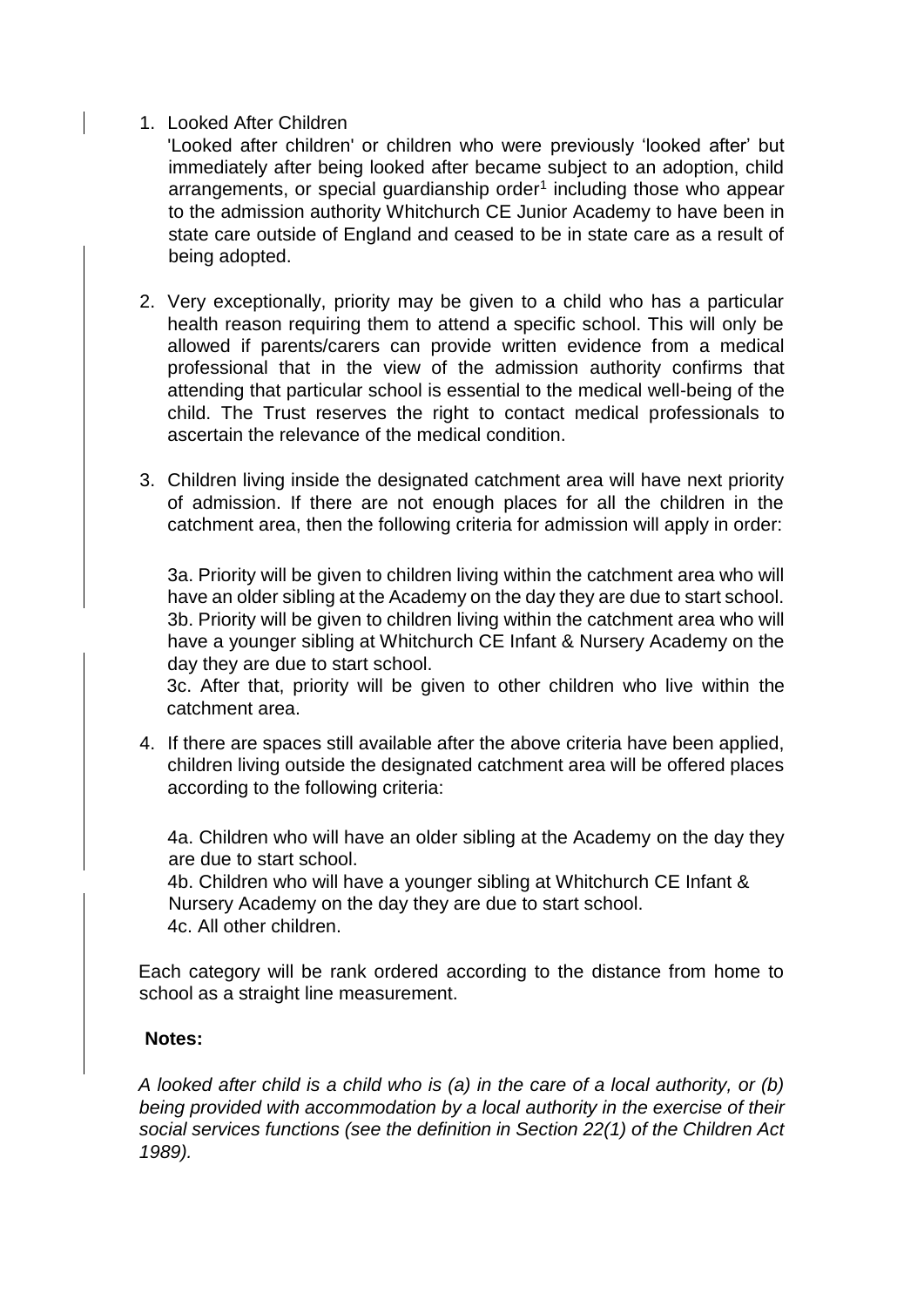*An adoption order is an order under the Adoption Act 1976 (see Section 12 adoption orders) and children who were adopted under the Adoption and Children Act 2002 (see Section 46 adoption orders).*

*A 'child arrangements order' is an order settling the arrangements to be made as to the person with whom the child is to live under Section 8 of the Children Act 1989 as amended by Section 14 of the Children and Families Act 2014.* 

*Section 14A of the Children Act 1989 defines a 'special guardianship order' as an order appointing one or more individuals to be a child's special guardian (or special guardians).*

*A sibling connection is defined as a brother or sister, step-brother or step-sister, half-brother or half-sister, living at the same address as part of the same family unit and of compulsory school age (i.e. 5 – 16 years). Fostered and adopted siblings are also included. Older siblings must be attending the Academy on the date the younger sibling is due to start there. However, cousins or other relatives who take up residence in a home in order to establish an 'in catchment area' address will not be given priority under the sibling criterion.* 

*If a child lives with parents with shared responsibilities, each for part of the week, the 'home address' will be the one at which the child is resident for the greatest part of the school week. Where this is equally shared, the home address will be the one used when applying for child benefit.* 

*For admissions purposes all distances are measured as a straight line distance on a computerised mapping system between the home address and the nearest entrance gate of the relevant school by pinpointing their eastings and northings. The shortest distance being given highest priority. Where two addresses are within the same block of flats, the lowest number of flat nearest the ground floor will be deemed to be the nearest in distance.* 

*In the event that two applications are exactly the same after all other criteria have been taken into account a tie breaker will be used. This will be by random allocation and overseen by an independent party not connected with the admissions process.* 

*Where a family are moving to a new address in Shropshire Council's area, the new address will only be taken into consideration when formal confirmation (signed tenancy agreement when no property is owned, or exchange of contracts) of the address has been received.* 

*All applicants are required to give correct information about the genuine residential address of the child. Where any information regarding a home address is found to be fraudulent or misleading a school place may be withdrawn even if the child has been admitted to the Academy.*